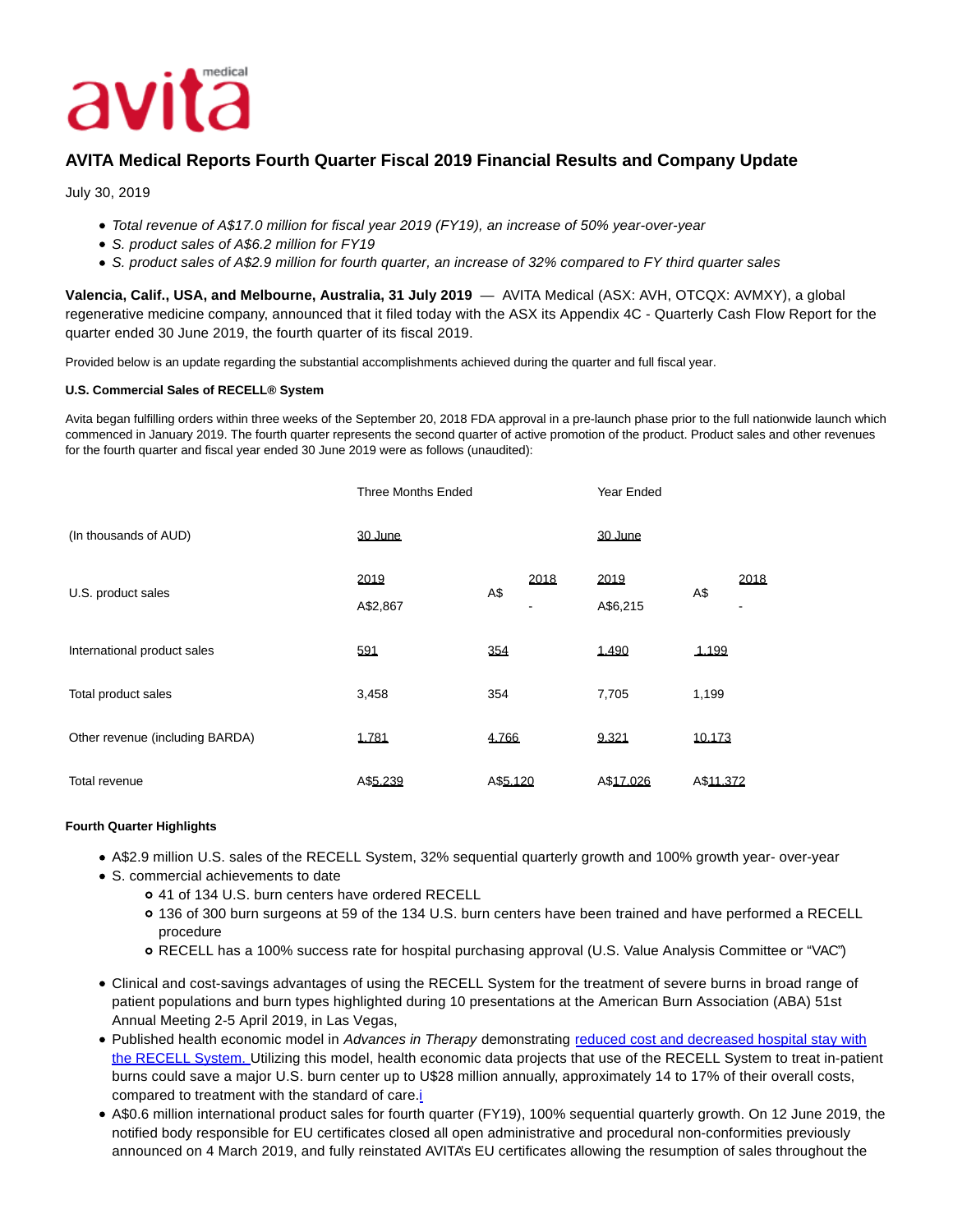- Presentations and publications on RECELL System studies highlighted the potential use of the RECELL System in regenerative dermatology and wound healing:
	- Preliminary data for treatment of vitiligo and facial acne scars presented at World Congress of Dermatology 10-15 June 2019 in Milan, Italy
	- Feasibility study results presented at 11th annual meeting of the Japanese Society of Limb Salvage & Podiatric Medicine 28-29 June 2019 in Kobe, Japan, demonstrated that use of the RECELL System reduced size of wounds caused by diabetic foot ulcers in all participants
	- Publication in the Journal of Dermatological Treatment of favorable results, particularly in pediatric patients, from a retrospective study of before-and-after comparisons exploring the use of the RECELL System in the treatment of patients with stable vitilig[oii](file:///C:/Windows/Temp/ABCpdf/d00a791b-d871-4c4f-b4a4-59ea429a8d46.html#bookmark1)

# **Full Year Highlights**

- A\$17.0 million total revenue, 50% growth year-over-year. (RECELL was launched in the U.S. in the second half of the fiscal year 2019)
- Received U.S. Food and Drug Administration (FDA) Approval of the RECELL System in September 2018 for treatment of acute thermal burns
	- Attained reimbursement coding guidelines (from ABA), issued within one week of FDA approval
	- First commercial order received within three weeks of FDA approval
	- S. field force completely in place within 8 weeks of FDA approval
	- o S. commercial launch in January 2019
- Expansion of manufacturing capabilities to support U.S. launch of the RECELL System
- Executed collaboration agreement with COSMOTEC, an M3 Group company, and application to market the RECELL System in Japan was submitted for review
- Commenced enrollment in the U.S. Pediatric Donor Site Study
- Presented and published RECELL System data:
	- 50+ RECELL System presentations at more than 15 medical conferences
	- Pivotal trial results demonstrating safety and effectiveness of the RECELL System in the treatment of second[-iii a](file:///C:/Windows/Temp/ABCpdf/d00a791b-d871-4c4f-b4a4-59ea429a8d46.html#bookmark2)nd third-degree burn[sivp](file:///C:/Windows/Temp/ABCpdf/d00a791b-d871-4c4f-b4a4-59ea429a8d46.html#bookmark3)ublished and presented at ABA Annual meeting

"We view AVITA's financial performance for the year as a tremendous success, driven largely by the strong uptake of the RECELL System by U.S. burn centers that have been quick to adopt this innovative technology," said Dr. Michael Perry, AVITA Medical's Chief Executive Officer. "This positive growth momentum will continue in the next year with the anticipated expansion into the Japanese market and advancement of our clinical pipeline in additional high-value indications."

### **Recent Developments**

On 19 July 2019, AVITA submitted a confidential draft registration statement on Form 20-F under the Securities Exchange Act of 1934 to the Securities and Exchange Commission relating to the proposed registration in the United States of its class of American Depositary Shares (ADS) representing ordinary shares of the Company. This disclosure does not constitute an offer to sell, or the solicitation of an offer to buy, any securities of the Company. In connection with the registration of such class of securities, the Company intends to apply for listing on NASDAQ. Should such listing be approved, our ADS would trade on NASDAQ and would no longer trade on the over-the-counter market. There is no guarantee that the Company's efforts will be successful and the Company may abandon its efforts to register this class of shares and the NASDAQ application at any time at its sole discretion.

# **Pipeline Update**

In fiscal 2020, AVITA anticipates pivotal trials commencing to establish the safety and effectiveness of the RECELL System for early intervention treatment of pediatric scald wounds and for trauma/soft tissue repair. In fiscal 2021, AVITA expects to commence a pivotal study of the RECELL System for the treatment of vitiligo and anticipates, in collaboration with COSMOTEC, an M3 Group company, securing marketing approval and reimbursement of the RECELL System in Japan.

Funding and technical support for the development of the RECELL System is provided by the Biomedical Advanced Research and Development Authority (BARDA), under the Assistant Secretary for Preparedness and Response, within the U.S. Department of Health and Human Services, under ongoing USG Contract No.

HHSO100201500028C. Programs funded under the BARDA contract include two randomized, controlled pivotal clinical trials, the Compassionate Use and Continued Access programs, development of the health economic model demonstrating the cost savings associated with the RECELL System, and two randomized, controlled clinical trials in pediatric burn patients.

#### **Fourth Quarter Fiscal 2019 Financial Results (Unaudited)**

(All amounts are in thousands of AUD except where noted)

A copy of the Appendix 4C - Quarterly Cash Flow Report for the fourth quarter of fiscal 2019, the quarter ended 30 June 2019, is attached. Operations for the quarter were focused primarily on the U.S. national market launch of the RECELL System for the treatment of acute thermal burns, and the preparation and implementation of further clinical development of the RECELL System.

During the quarter ended 30 June 2019, total cash receipts were A\$5,040, an increase of A\$192 or 4% compared to the prior quarter ended 31 March 2019. Cash receipts from customers for the quarter ended 30 June 2019 were A\$3,514, an increase of A\$1,001 or 40% compared to the prior quarter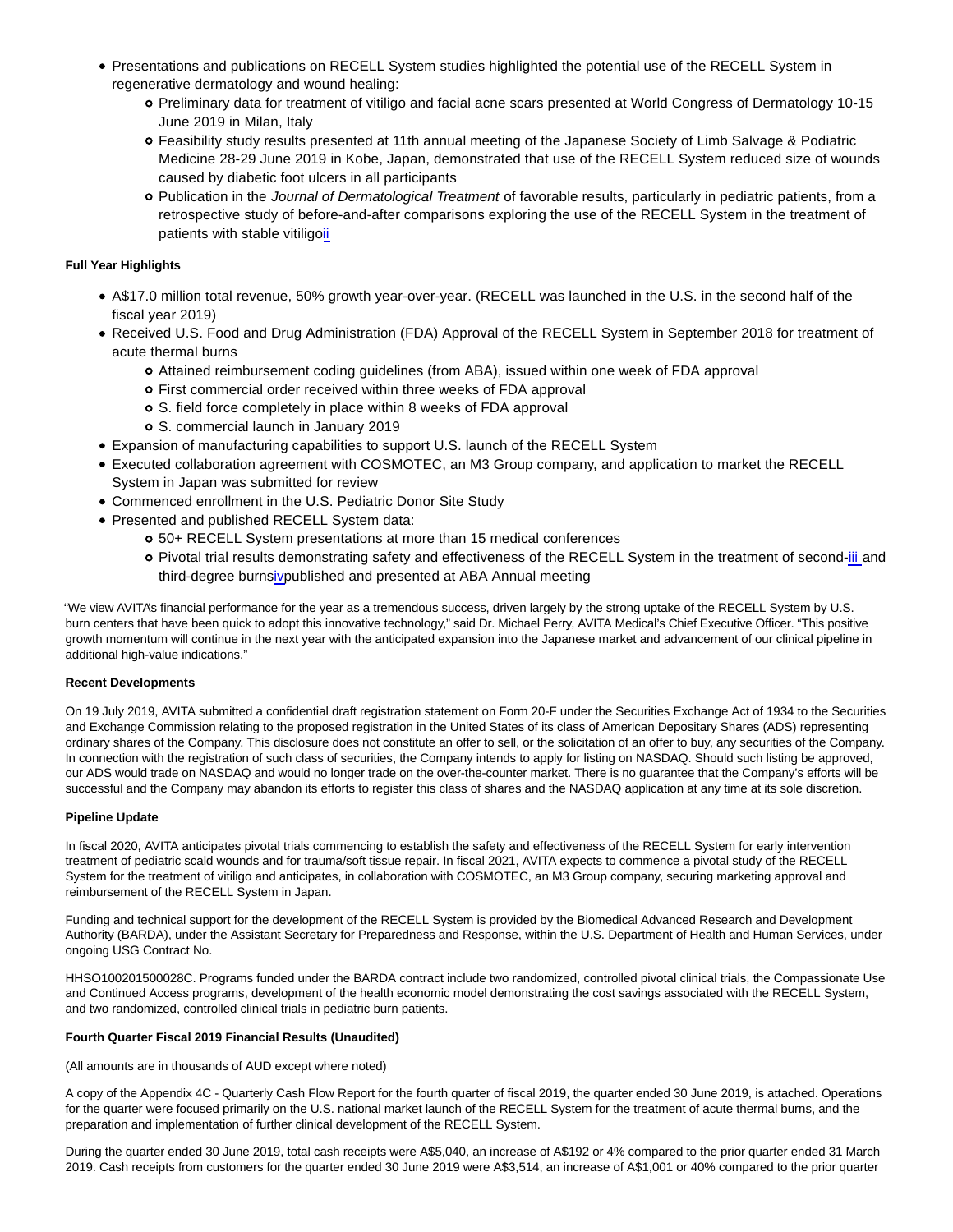due to the second quarter of commencement of the U.S. national market launch of the RECELL System. Cash received from BARDA during the current quarter totaled A\$1,526, a decrease of A\$198 or 11% compared to the prior quarter. The decrease was the result of wind-down of certain activities associated with supporting the U.S. FDA approval of the RECELL System as well as compassionate use and continued access programs. Through 30 June 2019, cumulative payments of A\$25.9 million have been received under the BARDA contract.

Overall payments for operating expenses increased in line with expectations during the fourth quarter of fiscal 2019 as a result of increased initiatives. During the quarter ended 30 June 2019, payments related to sales and marketing, staffing, administrative and corporate costs for the current quarter totaled A\$13,265 a A\$3,687 or 38% increase compared to the quarter ended 31 March 2019. During the quarter ended 30 June

2019, payments related to product manufacturing and operating costs totaled A\$1,036, a A\$117 or 13% increase compared to the quarter ended 31 March 2019. The increase was directly related to the increase in sales during the current quarter. During the quarter ended 30 June 2019, payments for research and development costs totaled A\$1,429, a A\$504 or 54% increase compared to the quarter ended 31 March 2019. This increase was the result of the expansion of research and development as well as the Compassionate Use and Continued Access programs. As a result of the national launch of the RECELL System in the U.S. in January 2019, payments for operating expenses will increase in future quarters. These expense payments will be partially offset by receipts from customers and receipts under the BARDA contract.

Total net cash used in operating activities during the quarter ended 30 June 2019 was A\$10,430, a A\$3,949 or 61% increase compared to the quarter ended 31 March 2019. The current quarter increase in net cash used in operating activities resulted from the increase in payments for operating expenses, partially offset by cash receipts.

During the quarter ended 30 June 2019, net proceeds provided by employee stock options exercised, was A\$453. Cash and cash equivalents held at 30 June 2019 was A\$29,155.

Future cash requirement will be dependent upon the success of AVITA Medical's efforts to commercialize the RECELL System, particularly in in the U.S., and the timing and magnitude of clinical and other research and development programs the Company elects to undertake to expand its product pipeline. Until such time that the Company generates sufficient cash flow from operations, it expects to fund its future cash requirements through a combination of current cash resources, and potentially the issuance of shares and debt financing.

###

# **ABOUT AVITA MEDICAL LIMITED**

AVITA Medical is a regenerative medicine company with a technology platform positioned to address unmet medical needs in burns, chronic wounds, and aesthetics indications. AVITA Medical's patented and proprietary collection and application technology provides innovative treatment solutions derived from the regenerative properties of a patient's own skin. The medical devices work by preparing a REGENERATIVE EPIDERMAL SUSPENSION™ (RES™), an autologous suspension comprised of the patient's skin cells necessary to regenerate natural healthy epidermis. This autologous suspension is then sprayed onto the areas of the patient requiring treatment.

AVITA Medical's first U.S. product, the RECELL® System, was approved by the U.S. Food and Drug Administration (FDA) in September 2018. The RECELL System is indicated for use in the treatment of acute thermal burns in patients 18 years and older. The RECELL System is used to prepare Spray-On Skin™ Cells using a small amount of a patient's own skin, providing a new way to treat severe burns, while significantly reducing the amount of donor skin required. The RECELL System is designed to be used at the point of care alone or in combination with autografts depending on the depth of the burn injury. Compelling data from randomized, controlled clinical trials conducted at major U.S. Burn Centers and real-world use in more than 8,000 patients globally, reinforce that the RECELL System is a significant advancement over the current standard of care for burn patients and offers benefits in clinical outcomes and cost savings. Healthcare professionals should read the INSTRUCTIONS FOR USE - RECELL® Autologous Cell Harvesting Device [\(https://recellsystem.com/\)](https://recellsystem.com/) for a full description of indications for use and important safety information including contraindications, warnings and precautions.

In international markets outside of Europe, our products are marketed under the RECELL System brand to promote skin healing in a wide range of applications including burns, chronic wounds and aesthetics. The RECELL System is TGA-registered in Australia, CFDA-cleared in China, and received CE-mark approval in Europe.

To learn more, visi[t www.avitamedical.com.](http://www.avitamedical.com/)

#### **CAUTIONARY NOTE REGARDING FORWARD-LOOKING STATEMENTS**

This letter includes forward-looking statements. These forward-looking statements generally can be identified by the use of words such as "anticipate," "expect," "intend," "could," "may," "will," "believe," "estimate," "look forward," "forecast," "goal," "target," "project," "continue," "outlook," "guidance," "future," other words of similar meaning and the use of future dates. Forward-looking statements in this letter include, but are not limited to, statements concerning, among other things, our ongoing clinical trials and product development activities, regulatory approval of our products, the potential for future growth in our business, and our ability to achieve our key strategic, operational and financial goal. Forward-looking statements by their nature address matters that are, to different degrees, uncertain. Each forward- looking statement contained in this letter is subject to risks and uncertainties that could cause actual results to differ materially from those expressed or implied by such statement. Applicable risks and uncertainties include, among others, the timing of regulatory approvals of our products; physician acceptance, endorsement, and use of our products; failure to achieve the anticipated benefits from approval of our products; the effect of regulatory actions; product liability claims; risks associated with international operations and expansion; and other business effects, including the effects of industry, economic or political conditions outside of the company's control. Investors should not place considerable reliance on the forward-looking statements contained in this letter. Investors are encouraged to read our publicly available filings for a discussion of these and other risks and uncertainties. The forward-looking statements in this letter speak only as of the date of this release, and we undertake no obligation to update or revise any of these statements.

### **FOR FURTHER INFORMATION:**